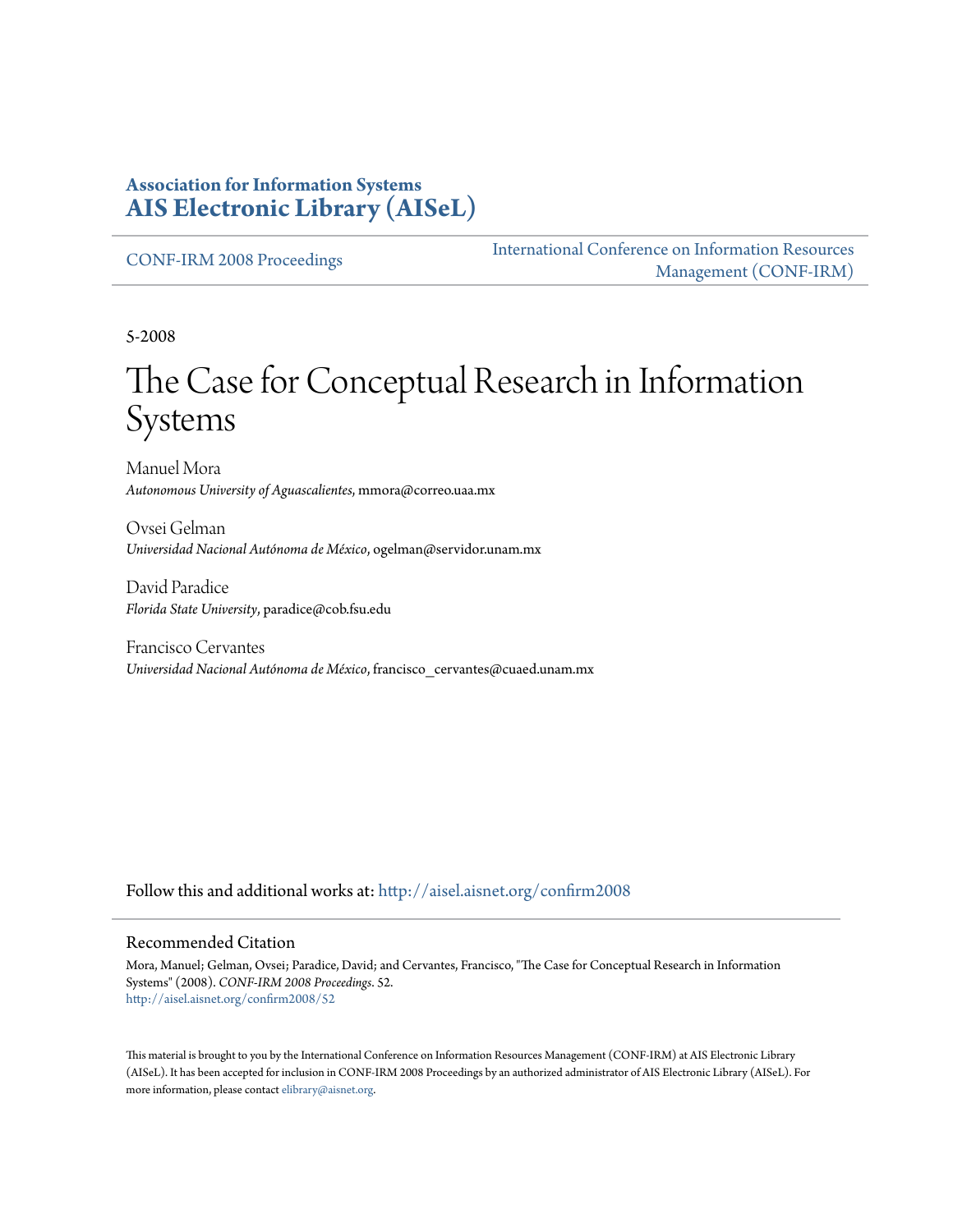# **76F. The Case for Conceptual Research in Information Systems**

Manuel Mora Autonomous University of Aguascalientes mmora@correo.uaa.mx

David Paradice Florida State University paradice@cob.fsu.edu

Ovsei Gelman CCADET, Universidad Nacional Autónoma de México ogelman@servidor.unam.mx

Francisco Cervantes CCADET, Universidad Nacional Autónoma de México francisco\_cervantes@cuaed.unam.mx

## *Abstract*

Conceptual Research - a non-empirical research method- is among the three most used research methods in the discipline of Information Systems. However, its principles and foundations are implicitly used by researchers. Thus, its importance for advancement and development of the IS discipline is underestimated when it is compared with empirical research methods. In this research article, we develop the case for conceptual research. For this aim, we first review the main IS research method taxonomies reported in IS literature, and an integrative framework of IS research methods, based on Theory of Systems is developed. Second, we explain the place and relevance of the conceptual research method in this new framework. Finally, we illustrate the framework's usefulness with four exemplary research papers reported in top IS journals.

# *Keywords*

*Conceptual research, research methods, research frameworks, interdisciplinary research, systems approach.*

# **1. Introduction**

According to Ackoff et al (1962) and Popper's (2002) ideas, the scientific process can be defined as systematic, rational, verifiable/falsifiable process for: (i) answering questions on a natural, artificial or social situation, (ii) solving, resolving or dissolving a problematic well-structured or messy natural, artificial or social situation and/or (iii) developing better instruments and methods for doing (i) and (ii). In pursuing these three core aims, the research process can limit its scope and effect on the reality (based in Midgley (2000), who interprets Habermas (1972)) to: (i) study it without modifying it or (ii) intervene in it in order to purposefully modify or control it.

In the first instance, the research process can be sub-classified according its purpose of: (i) developing an initial scheme of a few explored situation of interest, (ii) developing of a quantitative and/or qualitative description of the situation of interest, (iii) developing and testing of a predictive theory or model of the situation of interest, (iv) developing and testing of an explanatory theory or model of the situation of interest, or (v) developing (designing and testing) of a conceptual instrument for measuring constructs of the of the situation of interest. In the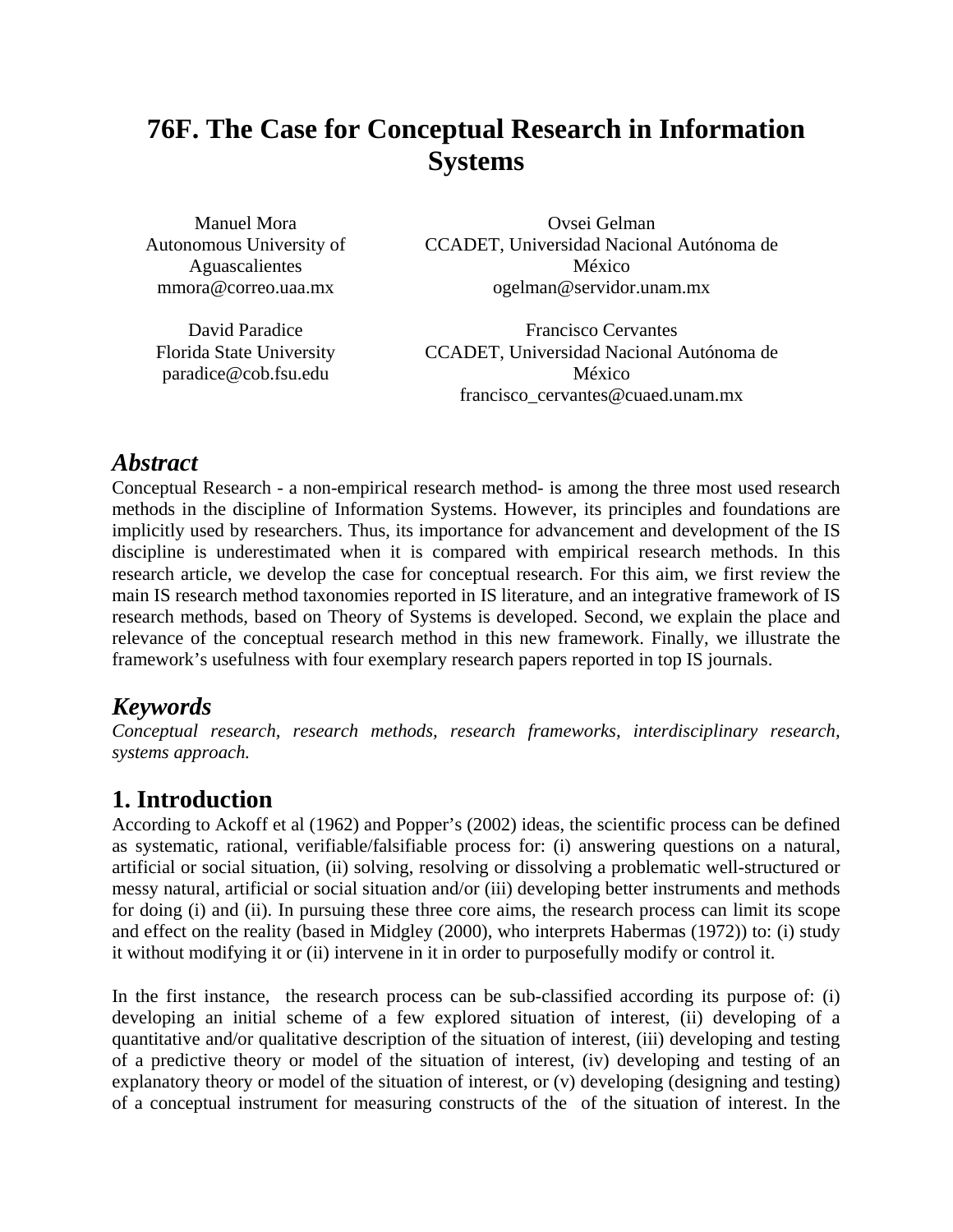second instance, the research process purposes can be formulated as: (i) developing (designing, building and testing/evaluating) of a physical artifact for measuring physical properties of other physical artifacts, or (ii) controlling purposefully the application of a designed policy or another treatment (conceptual or physical), seeking some expected effects of interest in the situation. While in the early scientific epochs, the natural sciences (e.g. physics, chemistry and biology) were limited to the first scope, and the sciences of the artificial (e.g. all engineering-based sciences) to the second one, in nowadays, an interdisciplinary approach suggests both research purposes (with the exception at present of some sciences such as History and Astronomy). In the case of management sciences, an ethical-oriented belief is of pursuing only the first scope (e.g. the Critical Systems view (Flood and Room, 1996)). However, given the emergence of new human-based social and system sciences rooted both in sciences of the artificial and management sciences (e.g. information systems), the debate on research scopes can still be considered open. Thus, while it is completely accepted that software information systems are artificially and purposefully designed with a functional testable effect, the achieving of a purposefully designed information systems (including the modification and controlling of the socio-political, and the context-environment sides, besides the technological issues) can still be considered an open research question, as well as the achieving of artificially purposeful designed social situations.

Nevertheless, the research endeavor's aim can be summarized as the search of the best set of truths (e.g. congruency to reality and testable/falsifiable statements) of a conceptual system (e.g. the scientific knowledge system) for understanding and purposeful –when possible- modifying such a reality under study through its associated conceptual knowledge system. For this general aim, several taxonomies of research methods have been developed. According to Vogel and Wheterbe (1984, quoted by Järvinen, 2003, p. 124): "taxonomies help to focus research, clarify representation in the literature, define standards and spot trends or gaps in the research". Furthermore, according to Järvinen (2003), the same authors suggest comprehensiveness, parsimony and usefulness as criteria to assess taxonomies. Thus, a high-quality research method taxonomy must be complete, be non-redundant -with minimal overlaps- and must provide a practical value for researchers. We consider that a taxonomy (as an organized hierarchical classification of concepts) is also useful as far as it permits to establish the relevance of every method to the needs of its application. Moreover, we have found out that the lack of principles and procedures on how to apply the conceptual research method (the focus of this paper) have concealed its value, despite of its extensive use in the IS discipline. That is why, we have reviewed the main taxonomies of IS research methods reported in IS literature, and are showing that there are still some critical knowledge gaps. Then, we introduce an integrative framework (e.g. a taxonomy augmented with the concepts' interrelationships and descriptions) of IS research methods, to accommodate, harmonize and accumulate valuable knowledge generated by previous taxonomies. A case of conceptual research is elaborated and we explain its relevance and correct role in the arsenal of IS discipline research methods. Finally, we illustrate the framework's usefulness with four exemplary research papers reported in top IS journals. A set of initial principles derived from this framework and the exemplary papers for doing high-quality conceptual research in the IS discipline are recommended for a subsequent research.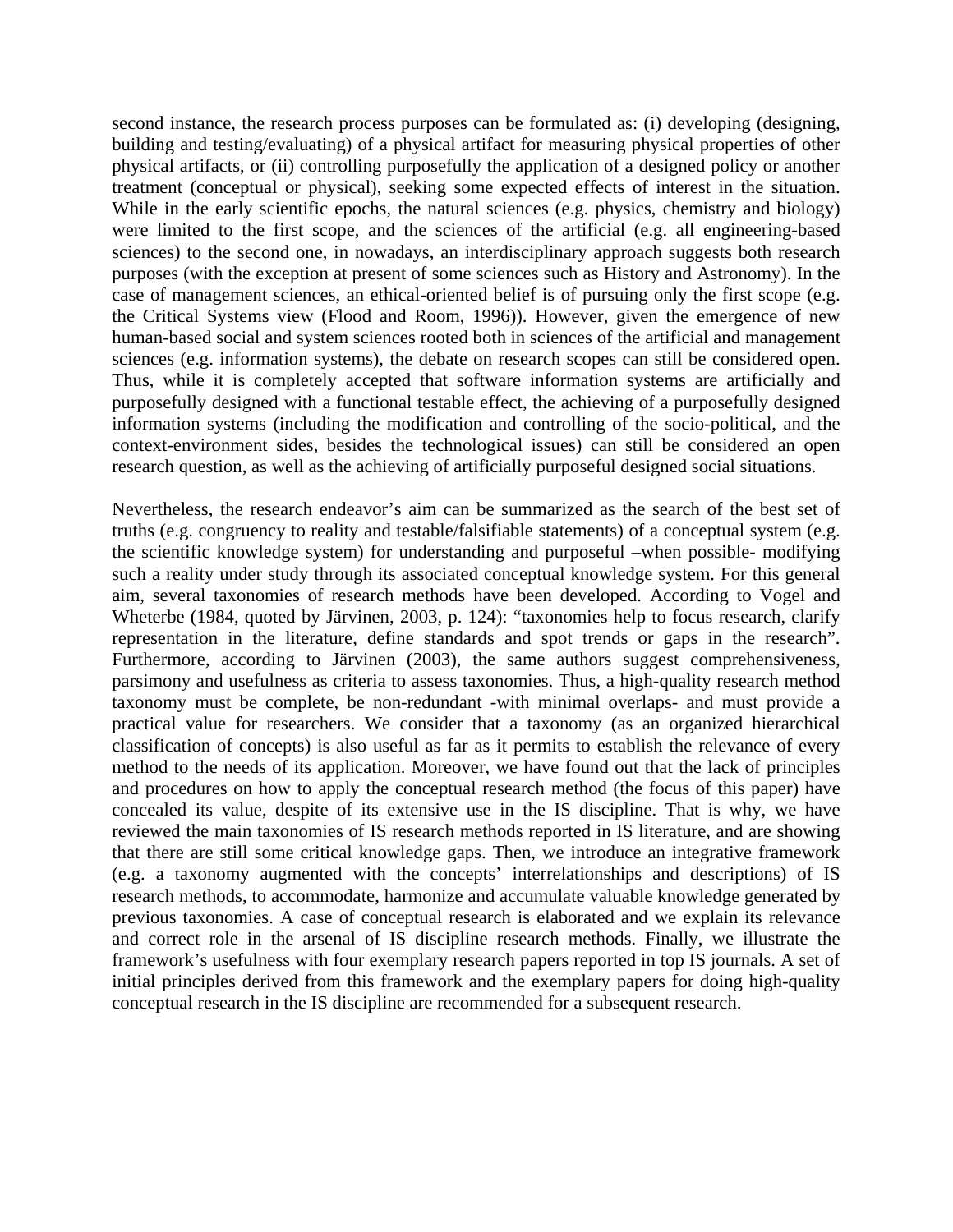# **2. Review of Related Studies in IS Research Methodological Taxonomies**

Taxonomies for IS research methods have been developed either directly (e.g. the focus was such a classificatory scheme) (Galliers & Land, 1987; March & Smith, 1995; Järvinen, 2000; Hevner,March, Park & Ram, 2004; Gonzalez & Dahanayake, 2007) or indirectly (e.g. the taxonomy was developed for reviewing IS research that was conducted during a period, introducing a new research method or explaining what is the discipline of study) (Denning et al, 1989; Nunamaker, Chen & Purdin, 1991; Orlikowski & Baroudi, 1991; Lending & Wheterbe, 1992<sup>i</sup>; Alavi & Carlson, 1992; Glass, Ramesh & Vessery, 2004). These reported taxonomies (Table 1) have used the following main classificatory criteria: (i) the real or conceptual existence of the unit of study (e.g. empirical method vs non-empirical methods), (ii) the hierarchical analysis level of the object of study (society, organization, group/project, individual, system, or component), (iii) the type of research outcome (construct, model, method or instantiation) and/or (iv) the underlying philosophy in the research method (positivist, interpretative, critical, or critical realism).

| <b>Taxonomy</b>              | <b>Real</b> vs<br>conceptual<br>unit of study | Level of unit<br>of analysis | <b>Type of</b><br>research<br>outcome | Underlying<br>philosophy |
|------------------------------|-----------------------------------------------|------------------------------|---------------------------------------|--------------------------|
| Galliers & Land (1987)       |                                               |                              | no considered                         | implicit use             |
| Denning et al (1989)         |                                               | no considered                | no considered                         | implicit use             |
| Nunamaker at al (1991)       | implicit use                                  | no considered                | no considered                         | implicit use             |
| Orlikowski & Baroudi (1991)  |                                               |                              | no considered                         |                          |
| Lending & Wheterbe (1992)    |                                               | no considered                | no considered                         | no considered            |
| Alavi & Carlson (1992)       |                                               |                              | no considered                         | no considered            |
| March $&$ Smith (1995)       | implicit use                                  | no considered                |                                       |                          |
| Jarvinen (2000)              |                                               | no considered                | no considered                         | no considered            |
| Hevner et al (2004)          | implicit use                                  |                              |                                       | implicit use             |
| Glass at al $(2004)$         | implicit use                                  |                              | implicit use                          | no considered            |
| Gonzalez & Dahanayake (2007) |                                               | no considered                | no considered                         |                          |

**Table 1**: Classification Criteria for Main IS Research Methodological Taxonomies

We can infer –from the Table 1- that a comprehensive taxonomy with the main criteria used is missing. Furthermore, the implicit differentiation of the conceptual or real domain of the objects of study in several taxonomies suggests a well-understood relevance and value for both kinds of research approaches. However, while that some studies do that (e.g. assign a similar scientific value to both approaches) others report a biased negative view of non-empirical approaches. For example, Galliers & Land (1987) quoting Vogel & Wheterbe (1984) and Alavi & Carlson (1984) point out that the conceptual research (e.g. subjective/argumentative) is based on speculations rather than systematic data collecting procedures. Orlikowski & Baroudi (1991, p. 3) also consider that research is not conducted through conceptual methods. Since these papers are very relevant in the IS literature, these statements convey a less scientific value to the conceptual approach and potentially are forming a bias toward its non-utilization (e.g. according them the dominant paradigm must be empirical methods and scientific research is only conducted via empirical methods). However, despite the conceptual method is less used in the IS discipline (Straub at al, 1994) than the survey and case study empirical methods, in other disciplines it is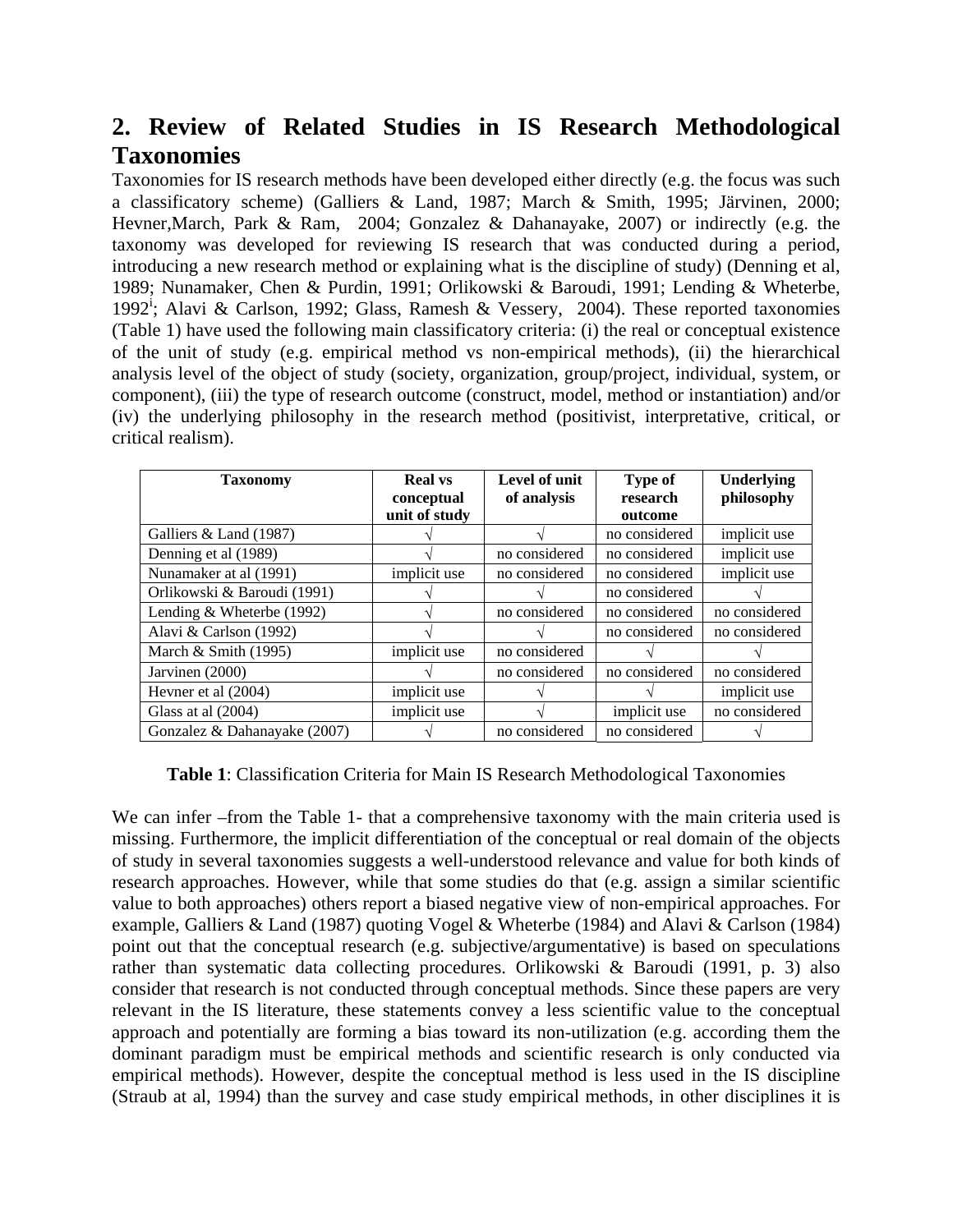considered of high value (Blalock, 1969; Whetten, 1989; Denning at al, 1989; Counelis, 2000). For instance: (i) in Education domain, Counelis (2000, p. 54) reports the conceptual (review) research as conducted on the ideas of real subjects or objects rather than on themselves (similar to the approach of empirical methods) , (ii) in Sociology, Blalock (1969, p. 3), while encouraging the ideal of transforming any verbal theory/model in a mathematical theory/model, also proposes that the complex social reality limits (at first) the elaboration of simple verbal models that will be extended lately, (iii) in Management Science, Whetten (1989) develops a set of seven criteria to assess the quality of conceptual research papers, and (iv) in Computer Sciences, Denning et al (1989) propose the abstraction approach (e.g. the design of conceptual models) as a research method among the three most adequate methods for this discipline. Furthermore, several IS studies (Orlikowski & Baroudi, 1991; Lending & Wheterbe, 1992; Alavi & Carlson, 1992; Glass at al, 2004) report it among the first three approaches used. The Table 2 shows a distribution of percentage utilization of the five main IS research methods or the study's acknowledgement  $(\sqrt{)}$ of the research method as feasible to be used in IS research.

| Study                        | Survey        | Conceptual | Case study    | Engineering  | Experiment    | Mathematical<br>methods | Others |
|------------------------------|---------------|------------|---------------|--------------|---------------|-------------------------|--------|
|                              |               |            |               |              |               |                         |        |
| Galliers & Land (1987)       | V             | N          | N             |              | V             | ٦                       | N      |
| Denning et al (1989)         |               | N          |               | N            | $\mathcal{N}$ |                         |        |
| Nunamaker at al (1991)       | $\sqrt{ }$    | ٦J         | N             | N            | V             | N                       | N      |
| Orlikowski & Baroudi (1991)  | 49.1          |            | 13.5          |              | 29.7          |                         | 7.7    |
| Lending & Wheterbe (1992)    | 28.9          | 21.1       | 16.0          | 14.1         | 10.9          | 4.8                     | 4.2    |
| Alavi & Carlson (1992)       | 16.0          | 49.0       | 4.0           |              | 9.0           |                         | 21.0   |
| March $&$ Smith (1995)       | V             | V          | N             | V            | V             |                         |        |
| Järvinen (2000)              | $\sqrt{ }$    | N          | N             | اد           | N             |                         |        |
| Hevner et al (2004)          | $\mathcal{N}$ | ٦Ι         | $\Delta$      | ٦Ι           |               |                         |        |
| Vessey at al (2002)          | 26.8          | 14.8       | 13.7          |              | 19.1          | 12.3                    | 13.3   |
| Glass at al (2004)           | 24.5          | 14.7       | 12.5          |              | 17.8          | 12.3                    | 18.2   |
| Gonzalez & Dahanayake (2007) | $\mathcal{N}$ | N          | $\mathcal{L}$ | $\mathbf{A}$ | ٦Ι            |                         |        |

**Table 2:** Utilization Percentages or Acknowledgements of IS Research Methods

The categories and data shown in Table 2 require additional remarks. The survey category corresponds to the quantitative empirical studies of a population sample examination. However, some authors include Literature Survey in this category (Lending & Whetherbe, 1992), but we consider such studies to belong to a different category. The Conceptual category corresponds to the non-empirical study of ideas related to real objects including as well original Conceptual studies (designing a new conceptual artifact: a construct, a framework/model<sup>ii</sup>, a method/process or a system/component) and scholastic studies (reviews, tutorials and normative writing (Gonzalez & Dahanayake, 2007)). The Case Study category corresponds to the qualitative empirical examination of organizations. The Engineering category corresponds to the study of purposeful design of physical artifactsiii. The Experiment category corresponds to the empirical controlled study of subjects in a laboratory or the field setting. Mathematical methods are non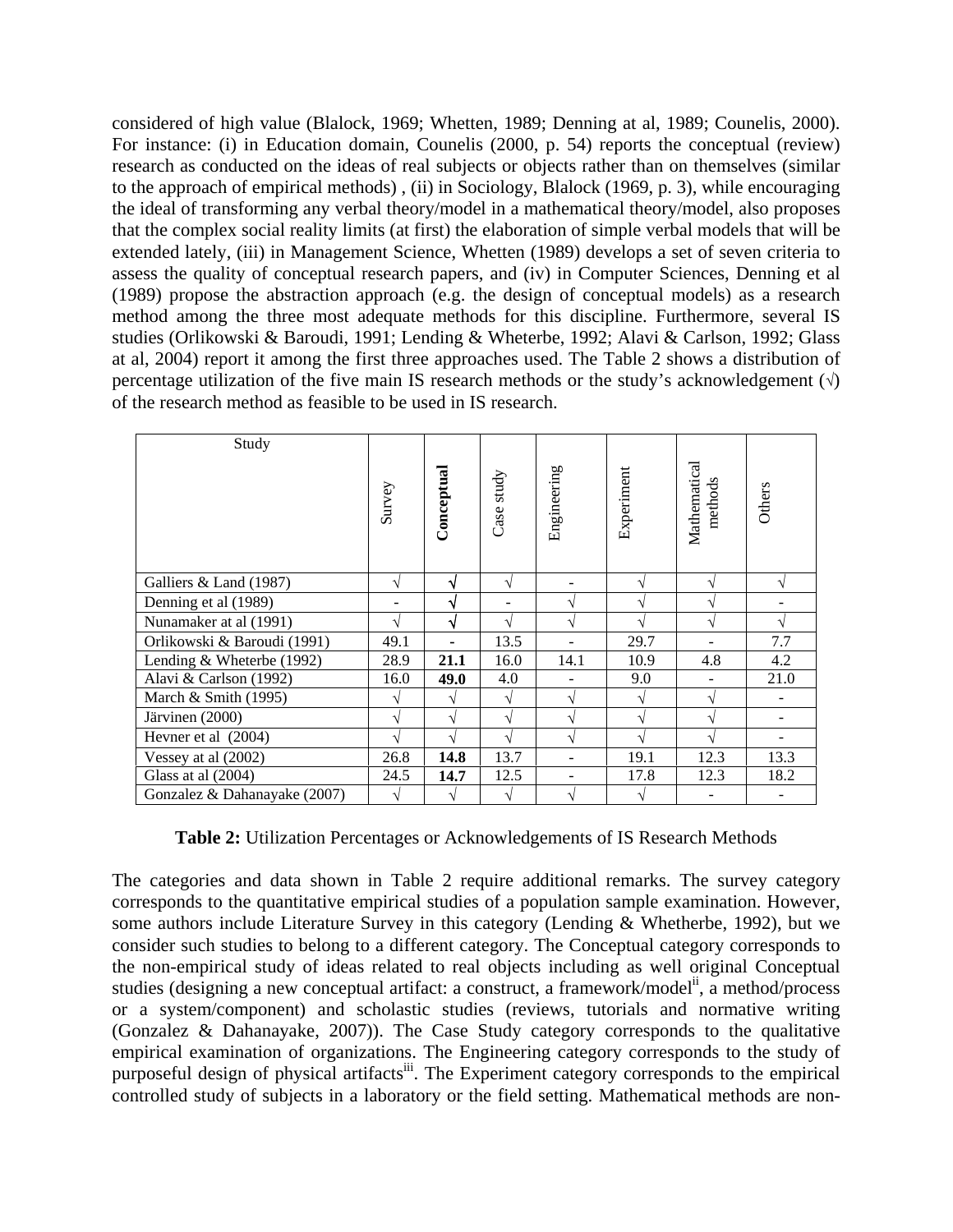empirical studies on mathematical structures using formal mathematical procedures (theorem proof, mathematical analysis). In the Others category are grouped less frequent research methods such as action research, ethnography, historical method, and grounded theory. The development of psychometric instruments using survey techniques is included in the Survey category. In turn, the development of physical instruments is included in the Engineering category. Hence, we can claim that the conceptual research method(s) is(are) relevant and commonly used in IS discipline. However, there is a knowledge gap on the principles and procedures for conducting it with high-quality parameters in the IS literature. An initial proposal for addressing this problematic situation follows in the remainder of this article.

### **3. A New Framework for IS Research Methods**

According Jackson (1990, p. 12) –interpreting to Checkland and Howell (1998)- an inquiry research process is a system<sup>iv</sup> of theoretical frameworks (F's), methodologies (M's) and situational areas (A's) under the study. We argue, then, that based on the findings and knowledge gaps identified in Tables 1 and 2, a new and integrative IS research methodological framework for IS research is necessary and could be elaborated by using the Theory of Systems. This new IS methodological research framework must relate the situational areas under study (A's), the knowledge known in such situations (F's) and the knowledge about the methodological issues (M's) that are permitting to study the A's, with valuable assertions reported in the previous frameworks. The Figure 1 shows the proposed framework. Two core criteria are used to elaborate this framework: (i) the conceptual vs reality dimension and (ii) the natural/behavioral vs purposeful design dimension. The conceptual dimension accounts for the subsystem of organized and verifiable/falsifiable knowledge on the reality as well as the conceptual things per se. The reality dimension (Bhaskar, 1975; Mingers, 2000) accounts for the domain of observable events (the empirical domain), the domain of non-observable events (the actual domain) and the stratified domain of the deep physical and social product-producer generative structures and mechanisms (the whole reality). According Bhaskar (1975), the reality exists independently of the human beings. However, the scientific knowledge and the conceptual domain are socially generated by human beings in concordance with the reality (the truth criteria) and are spacetemporal related. The second criterion contrasts the study of conceptual and empirical events and things generated by nature and social structures and mechanisms without an intervening/modifying purpose (e.g. to explore, describe, predict or explain) from those with the intervening/modifying and creating purpose of concrete and abstract artifacts (e.g. to design, build and test/evaluate new artifacts or policies) (based on Hevner et al, 2004). These two criteria divide the research process into the following four quadrants: (i) the conceptual behavioral research, (ii) the conceptual design research, (iii) the empirical behavioral research and (iv) the empirical design research.

The first quadrant (the conceptual behavioral research) accounts for the explorative, descriptive (review) and scholastic (tutorial) research purposes on conceptual entities related with real things. This research is performed through four general activities: CB.1 knowledge gap identification, CB.2 research purpose and method selection from conceptual exploratory, descriptive or tutorial review, CB.3 conceptual data collection, and CB.4 conceptual analysis and synthesis, where an exploratory, descriptive or tutorial conceptual outcome is generated. In these studies the researcher uses a conceptual framework or model previously designed (through conceptual design research) to conduct the review. The analysis level of the entities under study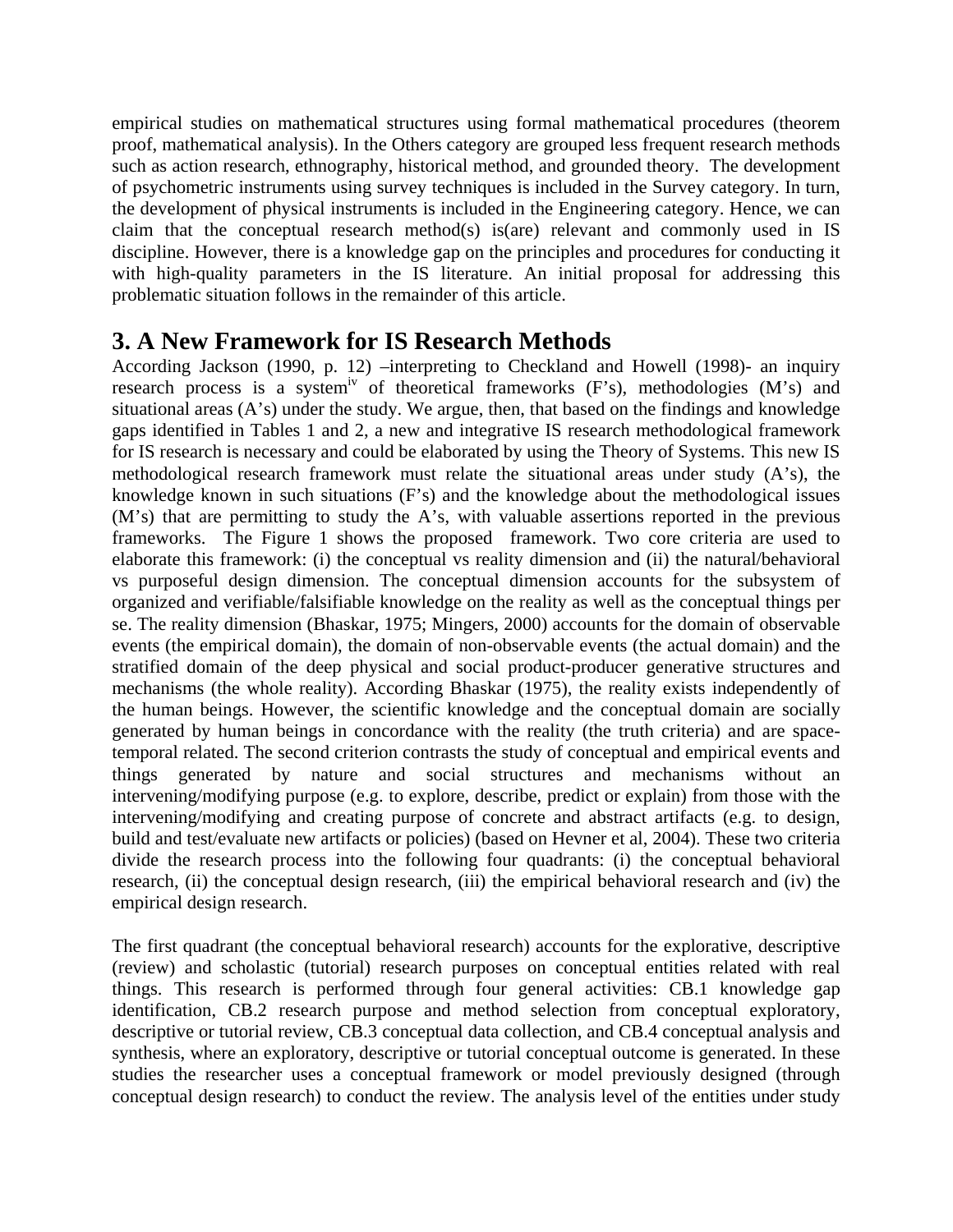is knowledge of: society, organizations, individuals and/or technology/systems. The underlying philosophies supported are positivist, interpretative, critical and critical realism.



**Figure 1**: A Systemic IS Methodological Research Framework

The second quadrant (the conceptual design research) accounts for the explorative and conceptual artifact design research purposes. This research follows the following five activities: CD.1 knowledge gap identification, CD.2 research purpose and method selection from conceptual exploratory design or conceptual artifact design, CD.3 conceptual design, CD.4 conceptual data collection for evaluating the designed artifact, and CD.5 analysis and synthesis of findings where a new conceptual artifact outcome is generated among the following: construct, framework/model/theory, method, or system/component (not instanced in a real object). Constructs refer to new concepts. Framework/model/theory refers to conceptual structures created to organize and classify knowledge as well as to descriptive, predictive or explanatory theories and models of a reality when they are theoretically elaborated and not obtained from empirical data. Methods include processes, algorithms and theorems. System/components refer to the conceptual design of potentially real physical artifacts but evaluated without the physical building (e.g. usually through a panel of experts, mathematical analysis or simulation). Then, in this quadrant are included the research methods of mathematical analysis, theorem proof and simulation. The main goal of the conceptual design research is the purposeful design of conceptual artifacts. Such designs are contrasted with the generation of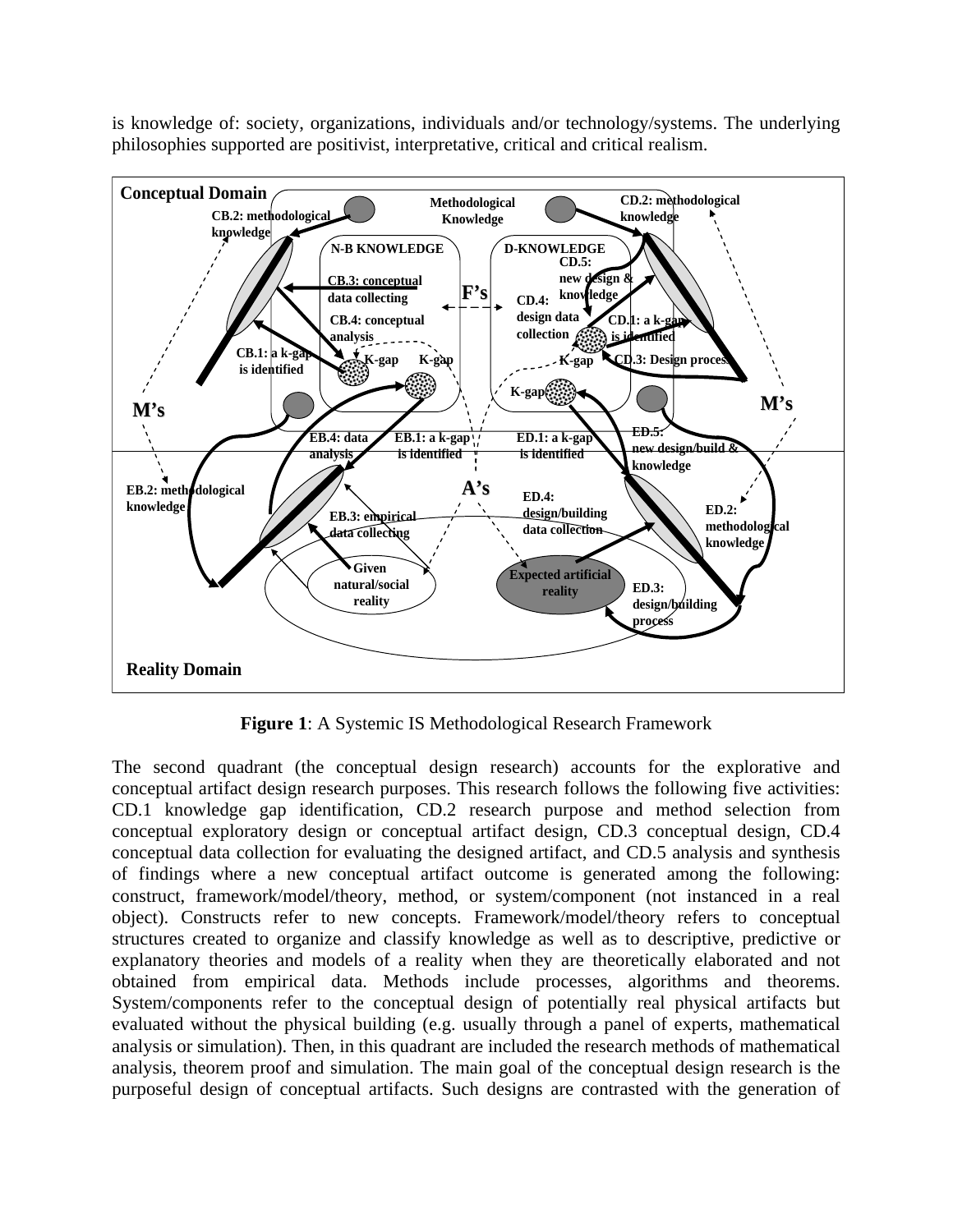models used in the empirical behavioral research (e.g. field surveys, case study or experiments with human subjects) where the quantitative or qualitative methods suggest the best model that fits the empirical data. Thus, the reality situation dictates the design. In contrast, in design research, the designed artifact – which must satisfy a set of constrains and requirements- is dictated by the design goals. An interesting case for debate is the conceptual instrument development (e.g. to measure a construct). In the case where empirical data dictates how the instrument must be designed (e.g. via exploratory factor analysis or PLS techniques) this research is considered in the behavioral empirical research quadrant as a descriptive measurement purpose. However, in the case of a conceptual design on the concepts required for describe/measure a situation, this can be considered as a piece of conceptual research. The design of a physical measurement instrument is empirical design research when the artifact is built. If the instrument is not built and is only tested via a computer simulation, this research can be considered as conceptual research. The analysis level of the entities under study is the knowledge of: society, organizations, individuals or technology/systems. The underlying philosophies supported are: positivist, interpretative, critical and critical realism. The third quadrant (the empirical behavioral research) accounts for the study of observable and given real entities. This research is conducted through the following activities: EB.1 knowledge gap identification, EB.2 research purpose and method selection from field survey, case study, experiments (laboratory or field with human subjects), grounded theory<sup>v</sup>, ethnography or historical methods, EB.3 empirical data collection, and EB.4 data analysis with the generation of knowledge. This kind of research develops and justifies constructs, models/theories from empirical data (Hevner et al, 2004). The possible units of study are: society, organizations, individuals and technology/systems. The underlying philosophies supported are: positivist, interpretative, critical and critical realism.

Finally, the fourth quadrant corresponds to the empirical design research. This research accounts for the study of design methods and theories to build real artifacts. This research includes the following five activities: ED.1 knowledge gap identification, ED.2 research purpose and method selection from empirical exploratory design or empirical artifact design (e.g. the engineering method), ED.3 empirical artifact design and building, ED.4 empirical data collection for evaluating the designed artifact, and ED.5 analysis and synthesis where a new real artifact outcome is generated from: construct, framework/model/theory, method, system/component (e.g. the artifact is instanced or used in a real object or real situation). The analysis level of the entities under study is a technology/system. Underlying supported philosophies are: positivist and critical realism.

Hence, we claim that this new IS research methodological framework enables us to re-evaluate the correct scientific value of the conceptual research methods and avoid the biased perception of a less scientific value when it is considered as "speculative argumentation" (e.g. guessing without data). We also claim that this new IS research framework (a piece of the conceptual design research) integrates, harmonizes and accumulates valuable knowledge generated by previous studies, and that it is comprehensive and parsimonious. Its usefulness is illustrated in the next section.

# **4. IS Research Methodological Framework Illustration**

The usefulness of this framework is illustrated with four exemplary research papers published in top journals in the domains of knowledge management or decision support systems. Table 3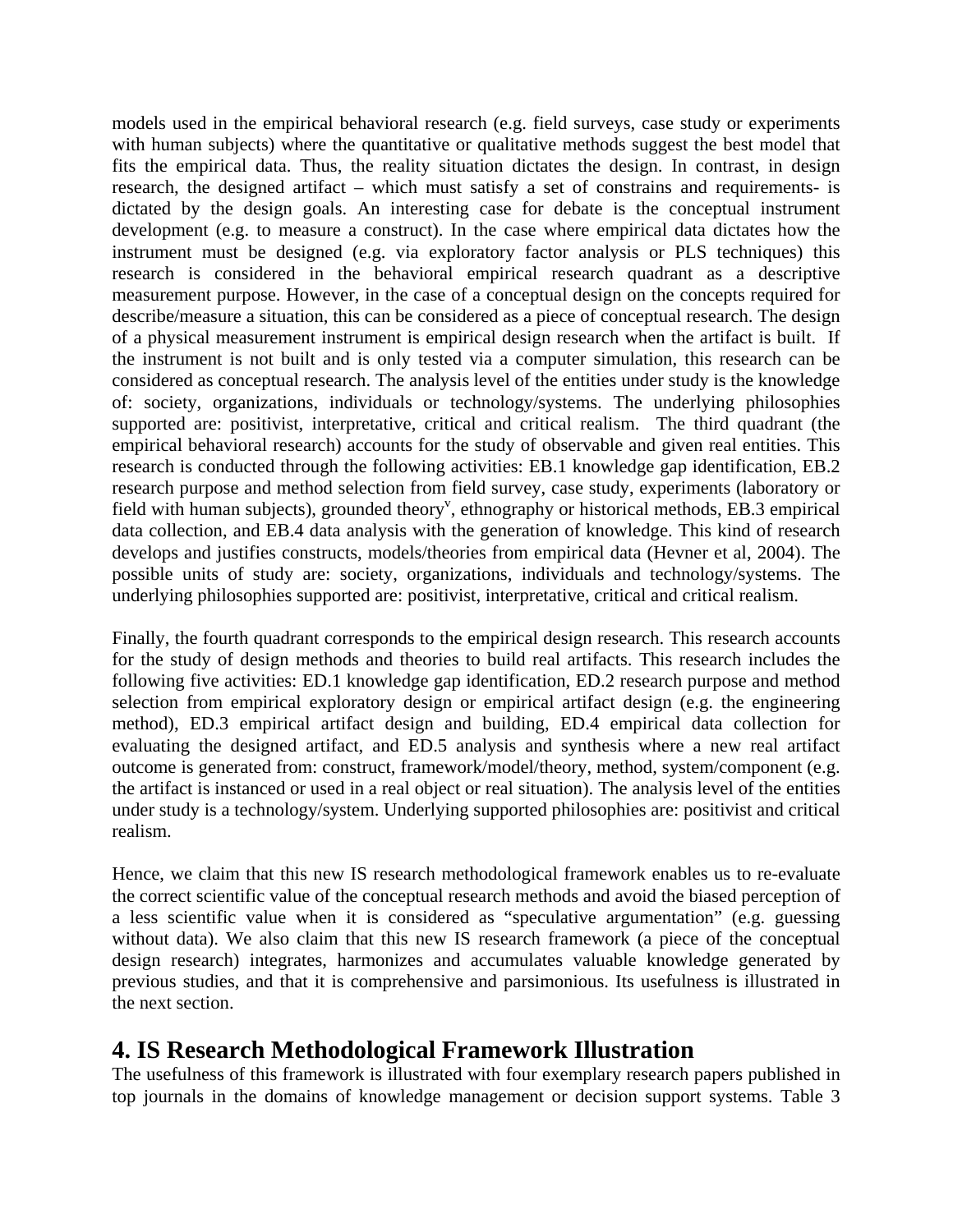shows the core attributes according to the new IS research methodological framework.

| <b>Quadrant I</b>     | <b>Conceptual Behavioral Research</b>                                            |
|-----------------------|----------------------------------------------------------------------------------|
| Exemplary paper       | Alavi & Leidner (2001)                                                           |
| IS research domain    | knowledge management                                                             |
| Research outcome      | a tutorial and descriptive study on what is KM, what is known and what           |
|                       | are their research challenges                                                    |
| Research method       | conceptual descriptive and tutorial review                                       |
| Unit of study         | multiple conceptual units                                                        |
| Underlying philosophy | positivism                                                                       |
| <b>Quadrant II</b>    | <b>Conceptual Design Research</b>                                                |
| Exemplary paper       | Huber (1990)                                                                     |
| IS research domain    | decision support systems                                                         |
| Research outcome      | a theory-model on the effects of advanced IT on the business intelligence        |
|                       | capability in organizations                                                      |
| Research method       | conceptual artifact (predictive model) design                                    |
| Unit of study         | organization                                                                     |
| Underlying philosophy | positivism                                                                       |
| <b>Quadrant III</b>   | <b>Empirical Behavioral Research</b>                                             |
| Exemplary paper       | Kulkarni et al (2006)                                                            |
| IS research domain    | knowledge management                                                             |
| Research outcome      | a quantitative and explanatory <sup>vi</sup> model on the plausible causal links |
|                       | between the following constructs: quality of available knowledge,                |
|                       | quality of the built KM systems to share and reuse knowledge,                    |
|                       | managerial support type, and knowledge management (KM) success.                  |
| Research method       | empirical behavioral research (field survey)                                     |
| Unit of study         | individual                                                                       |
| Underlying philosophy | positivism                                                                       |
| <b>Quadrant IV</b>    | <b>Empirical Design Research</b>                                                 |
| Exemplary paper       | Shane at al (1987)                                                               |
| IS research domain    | decision support systems                                                         |
| Research outcome      | A DSS for investment portfolio selection process                                 |
| Research method       | empirical artifact (software system) design                                      |
| Unit of study         | technology                                                                       |
| Underlying philosophy | positivism                                                                       |

#### **Table 3:** Exemplary Cases of IS Research Types Defined in the IS Research Methodological Framework

This framework enables researchers of methodological issues to acquire a holistic view of the research process perceived as an answering systematic system as well as a design-oriented problem-solving system (Ackoff et al., 1962). The framework is also useful to re-assess the value assigned to the conceptual research and to distinguish conceptual descriptive/scholastic from conceptual design research. Since Hevner et al.'s study (2004) is one of the most current and comprehensive IS research framework, we believe that our framework captures all essential identified findings by them and enriches our understanding of the scientific process for doing research in the domain of information systems. The design of this framework can be classified as type II (conceptual design research) and the initial utilization with the four exemplary cases as type I (conceptual behavioral (explorative) research).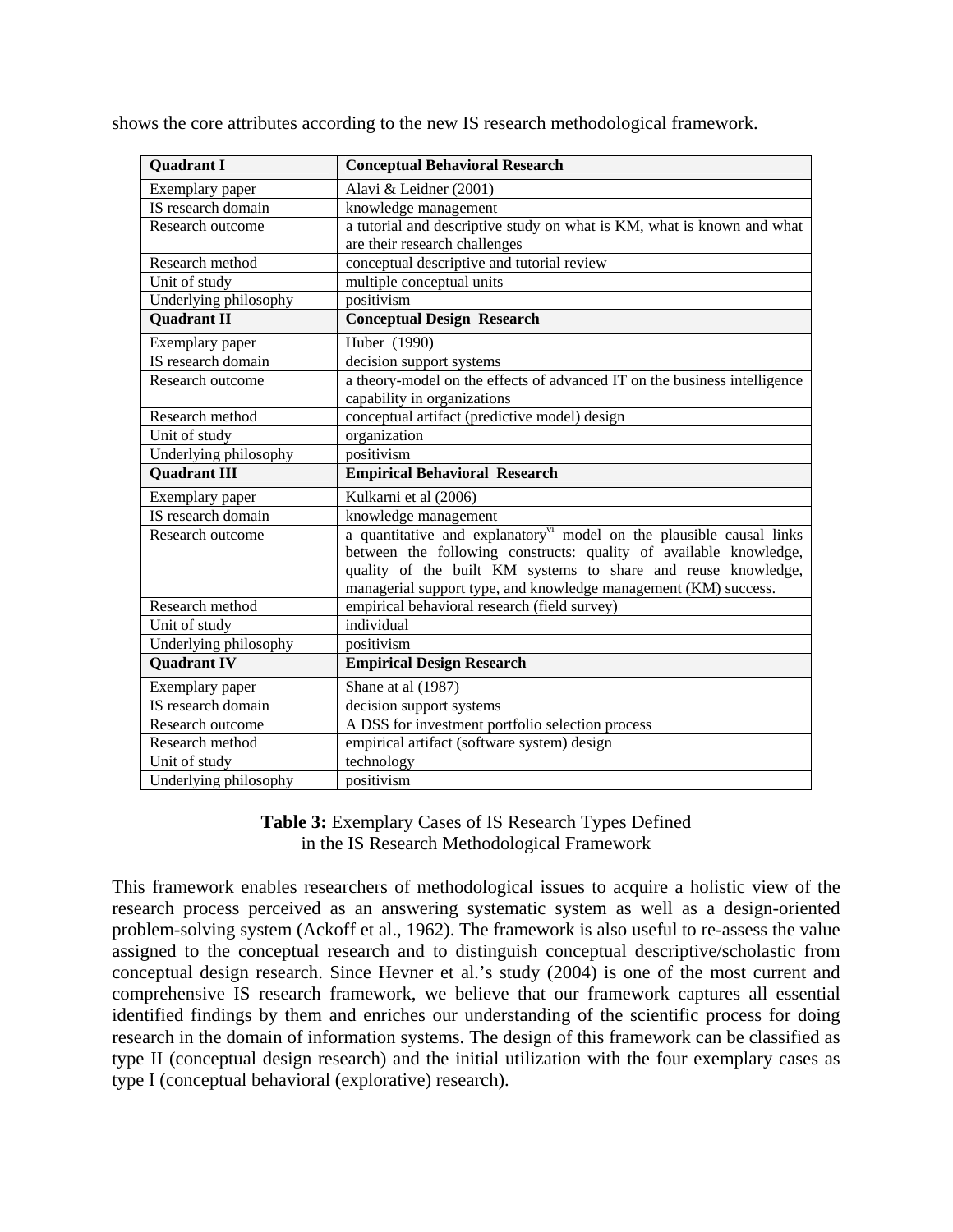## **5. Conclusions**

In this paper, we have reviewed the main IS research methodological frameworks. We identify knowledge gaps and design a new framework based in the Theory of Systems. The main motivation was to clarify the value of conceptual research methods because some literature considers such an approach of less scientific value than empirical methods. Through this new framework, we define the characteristics of the conceptual research methods. Four exemplary cases from top journals were used to illustrate the framework's usefulness. Further research is planned for improving the definition of the four quadrants reported in this framework, as well as for defining a set of principles on how to conduct high-quality conceptual research in the IS discipline. This research can be also classified as a piece of conceptual design research and conceptual behavioral (exploratory) research. Hence, we claim that we have developed an initial case for conceptual research.

### *References*

- Ackoff, R. (in collaboration with Gupta, S., & Minas, J.) (1962). *Scientific Method: Optimizing Applied Research Decisions*. New York: Wiley.
- Alavi, M. & Leidner, D. (2001). Knowledge Management and Knowledge Management Systems: Conceptual Foundations and Research Issues. *MIS Quarterly*, 25(1), 107-136.
- Bhaskar, R. (1975). *A Realist Theory of Science.* London: Leeds Books.
- Blalock, H. (1969). *Theory Construction: from Verbal to Mathematical Formulations*. Englewood Cliffs: Prentice-Hall.
- Checkland, P. & Holwell, S. (1998). *Information, Systems and Information Systems*. Chichester: Wiley.
- Counelis, J. (2000). Generic Research Design in the Study of Education: a Systemic Typology. Systems Research and Behavioral Science, 17, 51-63.
- Denning, P., Comer D. E., Gries D., Mulder M. C., Tucker A., Turner A. J., Young P. R. (1989). Computing as Discipline. *Communications of the ACM,* 32(1),.9-23.
- Flood, R., & Room, N. (Eds). (1996). *Critical Systems Thinking*. New York: Plenum Press.
- Galliers, R., & Land, F. (1987). Choosing an Appropriate Information Systems Research mMethodology. *Communications of the ACM*, 30(11), 900-902.
- Gelman, O., & Garcia, J. (1989). Formulation and Axiomatization of the Concept of General System. *Outlet IMPOS (Mexican Institute of Planning and Systems Operation*), 19(92), 1-81.
- Gelman, O., Mora, M., Forgionne, G. & F. Cervantes (2005). Information Systems and Systems Theory. In: M. Khosrow-Pour (Ed.), *Encyclopedia of Information Science and Technology*, Vol. 3, Idea Group: Hershey, PA,1491-1496.
- Glass, R., Ramesh, V. & Vessey, I. (2004). An Analysis of Research in Computing Disciplines. *Communications of the ACM*, 47(6), 89-94.
- Gonzalez, R. & Dahanayake, A. (2007). A Concept Map of Information Systems Research Approaches. In: M. Khosrow-Pour (Ed.), *Proceedings of the 2007 IRMA International Conference*. Vancouver, Canada, May 11-14, 845-848.
- Habermas, J. (1972). *Knowledge and Human Interests*. London: Heinenmann.
- Hevner, A., March, S., Park, J. & Ram, S. (2004). Design Science in Information Systems Research. *MIS Quarterly*, 21(8), 75-105.
- Huber, G. (1990). A Theory of the Effects of Advanced Information Technologies on Organizational Design, Intelligence, and Decision Making. *The Academy of Management Review*, 15(1), 47-71.